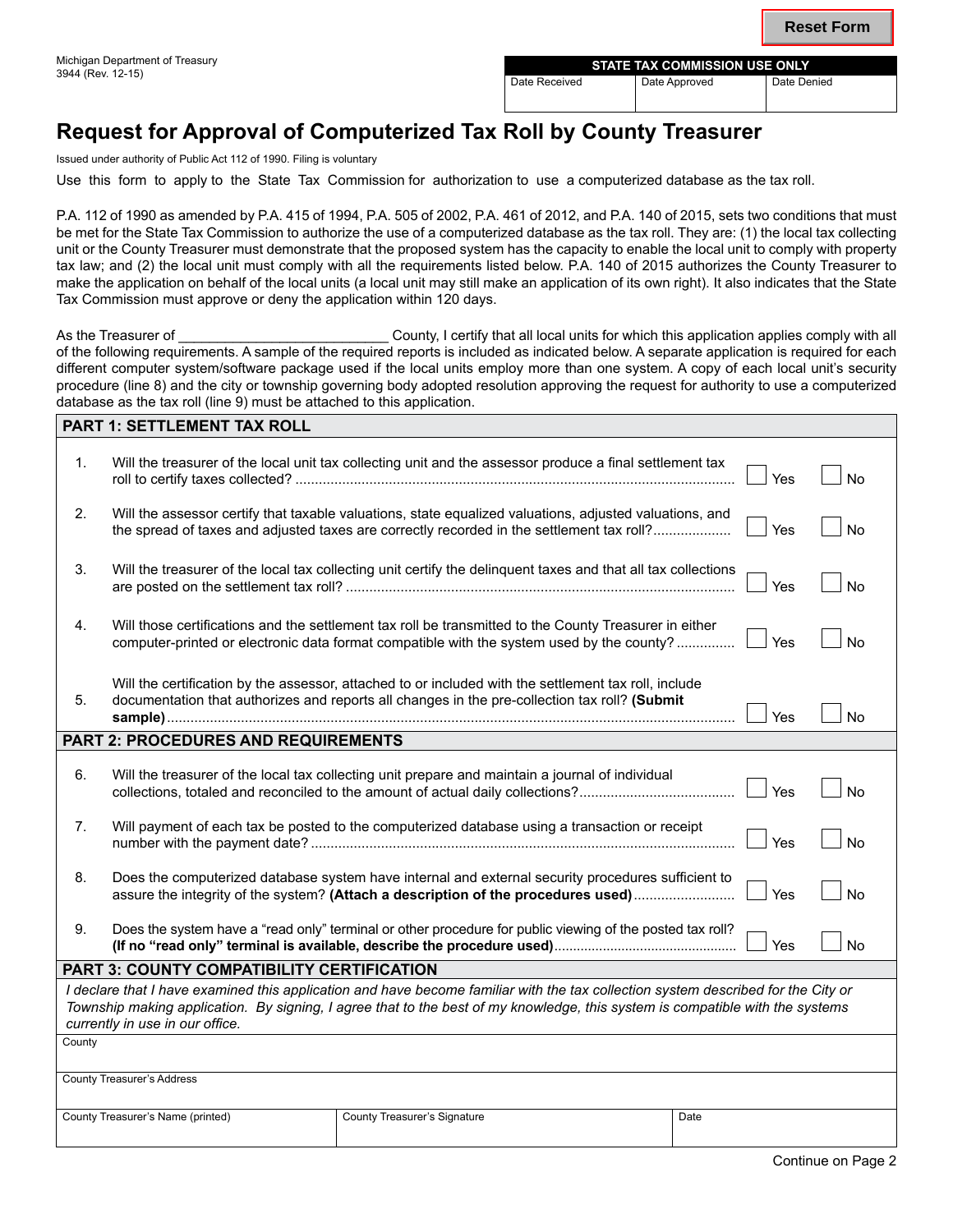#### **PART 4: LOCAL UNIT CERTIFICATIONS – Computerized Tax Roll Application**

*We declare that the city or township named below, which we are authorized to represent, has the capacity to enable it to comply with the requirements and that it will comply with the requirements of Act 112 of 1990, as amended. We understand that this certification must be reaffirmed to the State Tax Commission every three years after approval by the State Tax Commission.*

| City or Township                       | County                        |  |
|----------------------------------------|-------------------------------|--|
|                                        |                               |  |
|                                        |                               |  |
| City or Township Address               |                               |  |
|                                        |                               |  |
| City or Township Treasurer (printed)   | Assessing Officer's Signature |  |
| City or Township Treasurer's Signature | Assessing Officer's Signature |  |